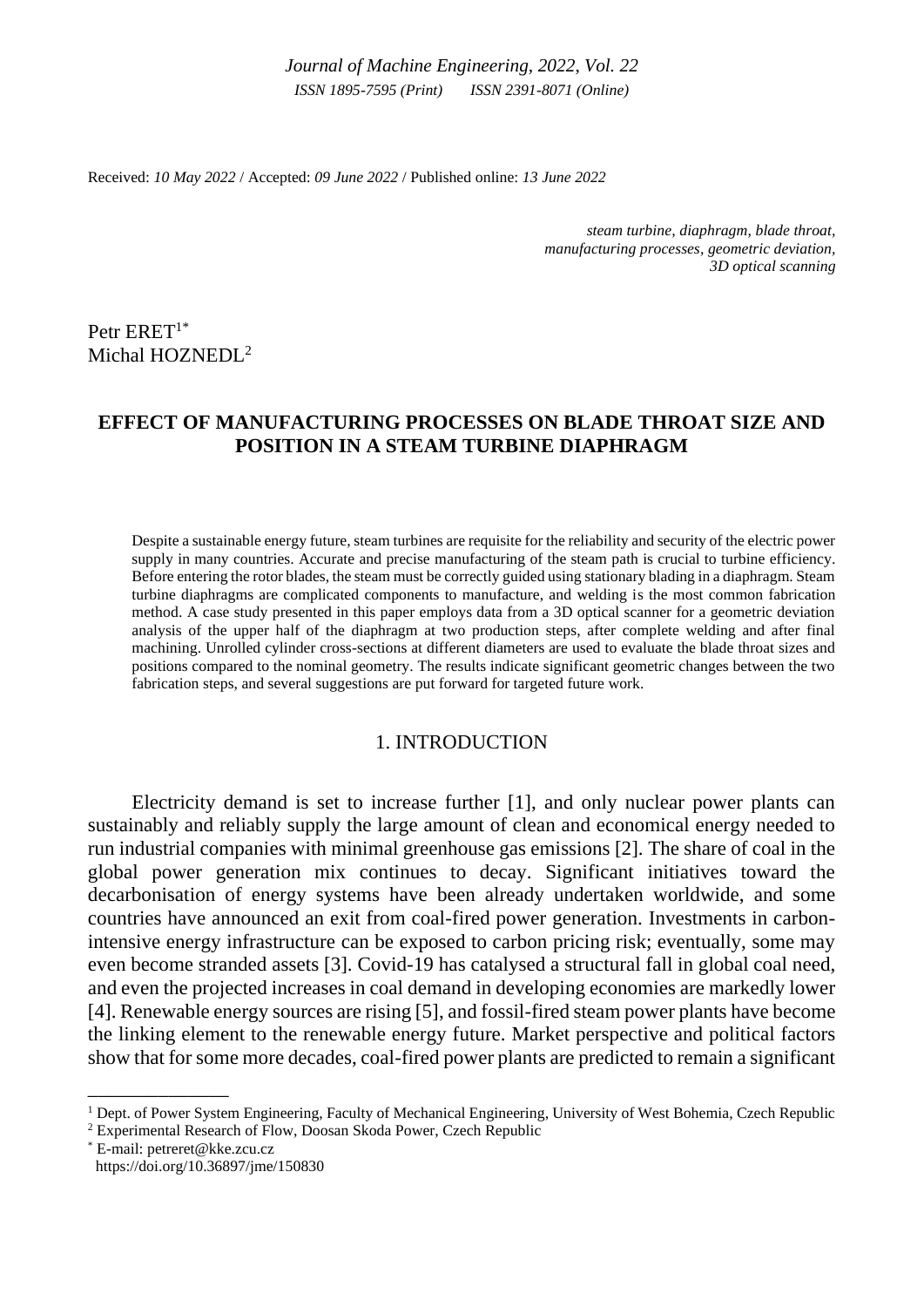contributor to the future power supply mix in various countries to meet the energy demand [6–10]. In synergy with the wind and solar energy sources, coal-fired steam power plants must operate flexibly based on market demand [11–17] and supply electric power with the highest efficiency and the lowest emissions possible. One feasible way to meet the high-efficiency requirements is an optimised turbine steam path with minimal aerodynamic and leakage losses in rotating and stationary components. Accurate and precise manufacturing of the steam path is crucial to turbine efficiency, and geometric deviations caused by production or assembly errors are undesirable. The diaphragm is one of the most crucial parts of the turbine as it redirects the accelerating steam in the correct direction to enter the next row of moving blades. Therefore, diaphragm manufacturing processes must retain the optimum shapes of steam passages.

Welding is the most common, reliable, and cost-effective method of diaphragm fabrication [18], especially in low-pressure turbine stages. A typical welded diaphragm assembly has three main parts: an inner ring, a guide vane row and an outer ring [19]. The guide vane row consists of two concentric slotted rings with stationary blades. The blades are inserted into the slotted rings during the cascade assembly and connected at both ends by technological welds. Subsequently, the guide vane row is assembled with the inner and outer rings and welded together by main welds. The height of such welds must be bounded to avoid an excess deformation of welded structures [20]. After welding is complete, each diaphragm must be stress-relieved and final machined [18]. Thus, the absolute accuracy of the final product geometry cannot be guaranteed, and numerous check and inspection points are included in the diaphragm manufacturing process.

Large temperature gradients, deformations and residual stresses produced in welding turbine components with complex geometries must be investigated as they reduce the service life of components. Berglund et al. [21] simulated the welding and heat treatment of a part of the turbine exhaust case of an aero-engine component. Bendeich et al. [22] measured the residual stress in low-pressure turbine blades repaired by laser cladding. Bonakdar et al. [23] applied finite element modelling to predict the stresses and distortions generated during and after electron beam welding of gas turbine blades. García-García et al. [24] conducted the fluid-structure interaction modelling of expansion-contraction deformation during welding in a spacer-band-blade assembly of high pressure (HP) steam turbine diaphragm. Tan et al. [25] investigated the effect of welding residual stress on operating stress in designing a nuclear turbine welded rotor. Alcantar-Mondragón et al. [26] determined the optimal post-weld heat treatment parameters for 12Cr-1Mo steel, commonly used to manufacture HP steam turbine diaphragms. Emonts et al. [27] studied the thermoelastic deformation of a large scale turbine housing.

Manufacturing processes in diaphragm fabrication also profoundly affect the most critical parameter in turbine blade rows - the throat area, which directly defines the steam mass flow rate through the turbine stages. However, issues with actual throat size and position in the blade channel have received little attention in the literature. For example, Chen et al. [28] inspected assembly accuracy for turbine blades and presented two specifications of assembly error, which are key factors influencing the throat and the incidence of a turbine cascade. The authors showed only the distribution and variation of both errors for rotor blades, and no direct quantification of the throat size had been demonstrated.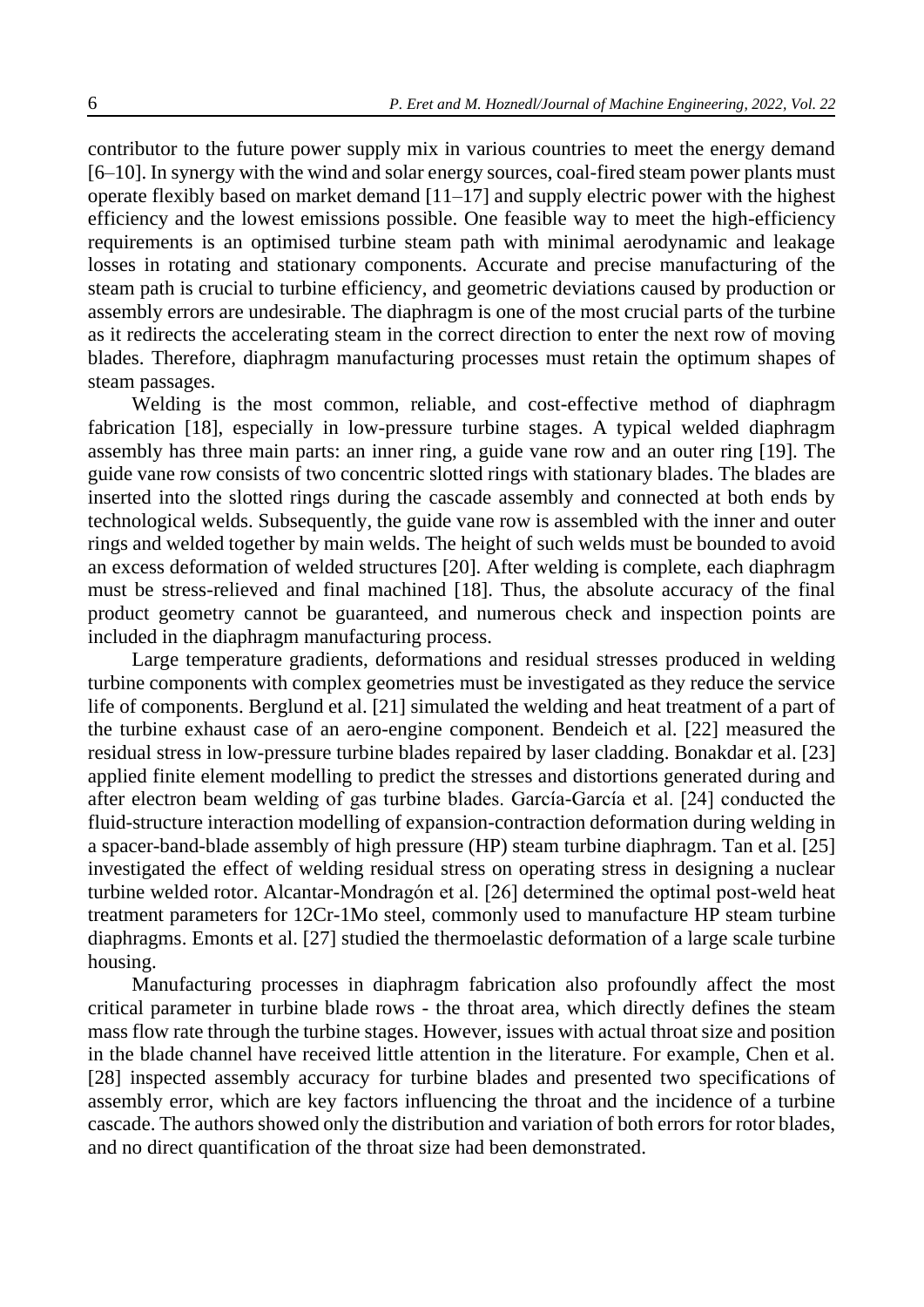A case study presented in this paper quantifies the effect of manufacturing processes on the blade throat size and position in a steam turbine diaphragm comprehensively for the first time. Output datasets from a 3D optical scanner are utilised for geometric variability analysis of an upper half of the nozzle diaphragm at two production steps, after welding and final machining. Unrolled cylinder cross-sections at three different diameters are used to evaluate the blade throat sizes and positions compared to the nominal geometry. The diameters are considered along the leading edge of the diaphragm blade: the first diameter is near the blade root - just above the weld, the second diameter is at the blade mid-span, and the third diameter is near the blade tip. The objective of this study is not to enrich the content of the manufacturing processes of steam turbine diaphragms but put forward targeted future work.

# 2. STEAM TURBINE DIAPHRAGM GEOMETRIES AND ANALYSIS TOOLS



Fig. 1. Actual geometry of upper half of nozzle diaphragm, after complete machining



Fig. 2. Actual geometry of upper half of nozzle diaphragm, after complete welding

The upper half of a steam turbine diaphragm consisting of 20 last stage blades was examined in this work. The hub radius is about 810 mm, and the length of the stator blade is 530 mm at the leading edge and 770 mm at the trailing edge. Fig. 1 depicts the actual geometry of the assembly after complete machining with all blades scanned. Unfortunately, a part of the geometry was not digitalised after complete welding due to the limited time available for inspecting the diaphragm. The actual geometry scanned after welding is shown in Fig. 2. Thus, several incompletely scanned blades have been omitted from the analysis; five profiles at the blade root and four at the blade mid-span and the blade tip. These are specified using a schematic in Fig. 3. Therefore, only 13 blade throats at the root diameter and 14 at the blade mid-span and the blade tip have been considered to compare the two production steps.

A GOM ATOS III Triple Scan + TRITOP digitising system was used to construct exact 3D models. The optical scanner is frequently employed in research studies as it guarantees high data quality with minimum noise [29, 30]. It is based on advanced projection technology of structured blue light and has two 8 megapixel cameras, and this high-performance device can provide a typical point spacing of 0.01 mm.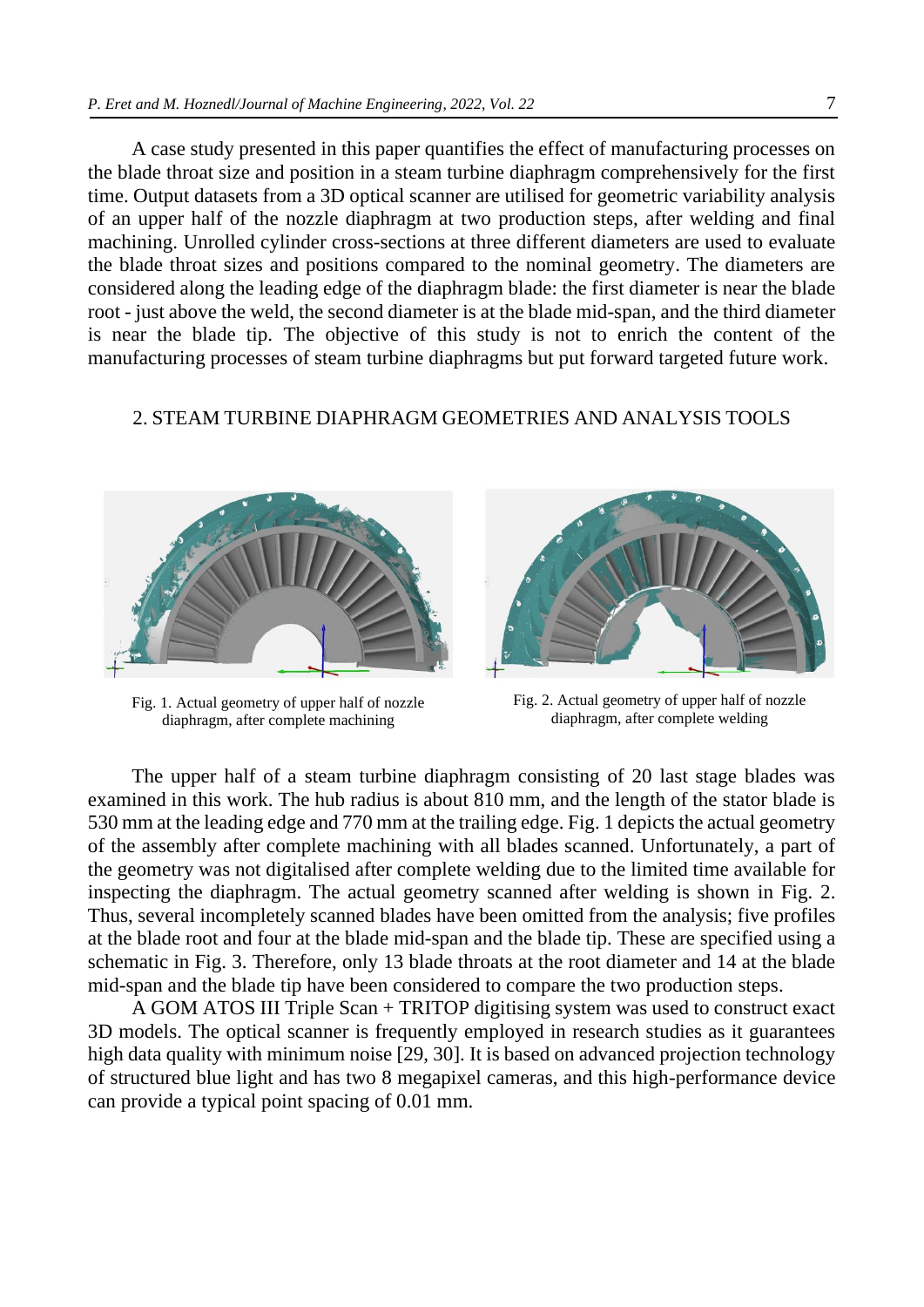

Fig. 3. Schematic of fully scanned diaphragm blades after welding

The system can control the influence of environmental conditions and automatically transforms all measurements into a common object coordinate system. Datasets are then easily exported using standard file formats for post-processing. The associated GOM Inspect software executes the best fit alignment between the actual mesh and the model geometry and constructs the unrolled cylinder cross-sections. Figure 4 depicts the surface deviation map between the actual and model geometry of the diaphragm after machining. The map uses the RGB colour model with green as the zero deviation, red as the positive maximum deviation and blue as the negative maximum deviation (the colour range is confidential).



Fig. 4. Surface deviation map between the actual and model geometry of diaphragm after machining, downstream view (colour online)



Fig. 5. Unrolled cylinder cross-section of diaphragm blade profiles at the blade mid-span with identified throats, after machining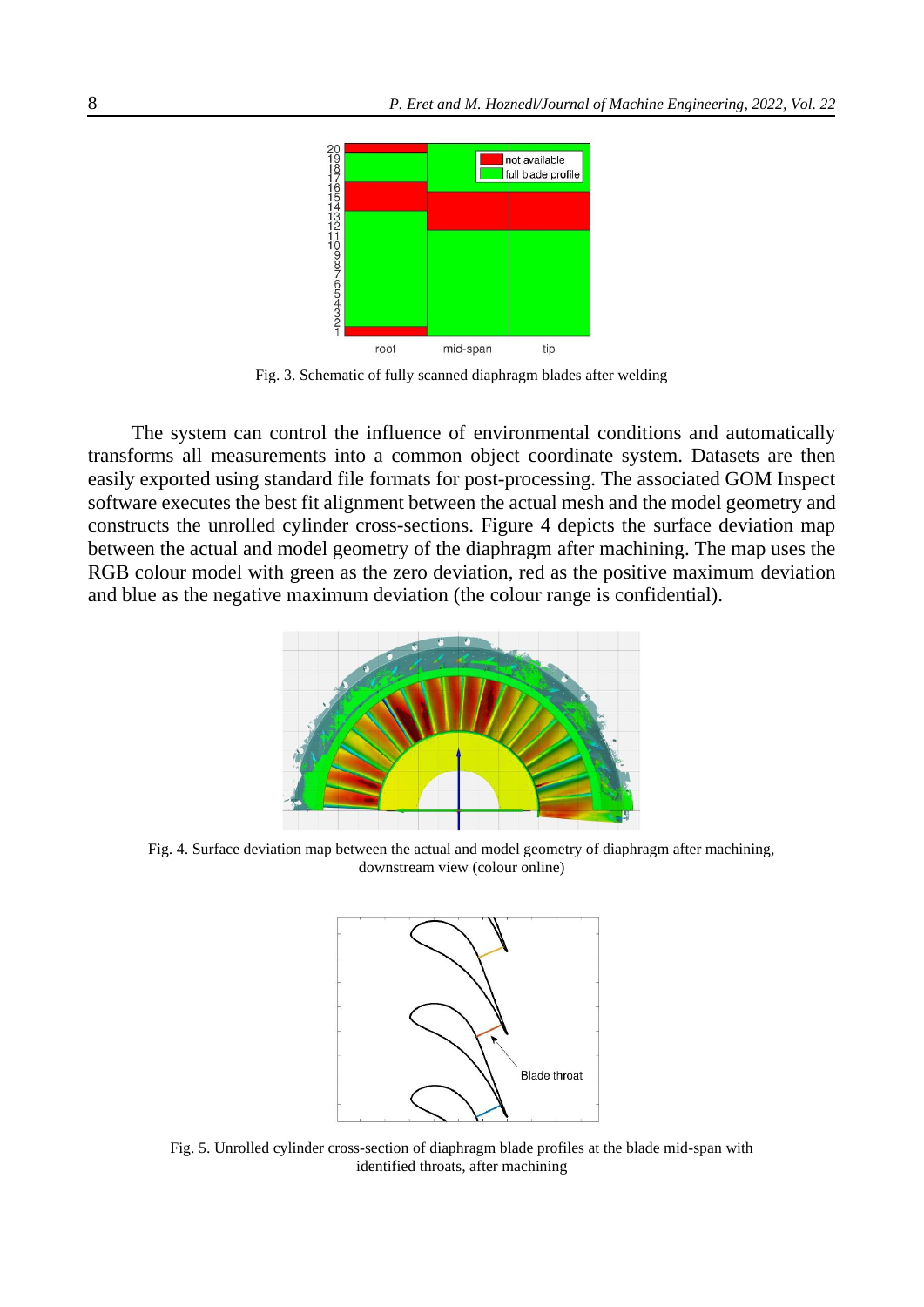The unrolled cylinder cross-section data were further processed in Matlab to estimate the geometric variability of blade throat sizes and positions. First, throats are determined using a minimal distance search algorithm between the adjacent blade curves. Figure 5 depicts the unrolled cylinder cross-section of blade profiles after machining at the blade mid-span with identified throats. The geometry of thoroughly scanned blades is analysed (i.e. after machining) at first, histograms are used to display the blade throat sizes normalised by nominal values, and relative variations are presented in percentages with nominal values set to zero. The optimal numbers of bins in histograms have been calculated using a technique proposed by Shimazaki and Shinomoto [31]. A comparison between the production steps is performed afterwards on selected blade throats using correlation estimations. In addition, blade throat position changes after each manufacturing step are presented in a vector plot, and the data are shown in a non-dimensional form, divided by the nominal blade throat size.

Pearson correlation coefficient *R*, which defines the strength of a linear relationship between two variables and their association with each other, is also used in the analysis further. Eq. 1 shows the expression for *R*,

$$
R = \frac{\sum_{i=1}^{n} (x_i - \bar{x})(y_i - \bar{y})}{\sqrt{\sum_{i=1}^{n} (x_i - \bar{x})^2 \sum_{i=1}^{n} (y_i - \bar{y})^2}}
$$
(1)

where *n* is the sample size,  $x_i$  and  $y_i$  are the individual sample points indexed with *i* and  $\bar{x}$ represents the sample mean (analogously for  $\bar{y}$ ). The parameter *R* yields a value of +1 (total positive linear correlation), when every positive increase in one variable corresponds to a positive increase of a fixed proportion in the other. The correlation coefficient *R* is equal to –1 for the case of total negative linear correlation and zero for no linear correlation. The strength of linear relationship between two variables is generally considered strong for  $|R| > 0.7$ , moderate for  $0.7 > |R| > 0.5$ , weak for  $0.5 > |R| > 0.3$  and none or very weak for  $|R| < 0.3$ .

## 3. RESULTS

#### 3.1. DIAPHRAGM AFTER MACHINING

Figures 6 to 8 depict the distributions of diaphragm blade throat values after complete machining for all twenty scanned blades at different diameters. Although the histograms are based on relatively little data, the technique proposed by Shimazaki and Shinomoto [31] produces meaningful histogram patterns. The histogram patterns are unimodal and nonsymmetric at all diameters. The error between the mean and nominal value is 1% at the blade root. In addition, a negative error of –1.45% can be observed at the blade mid-span, and a positive error of 0.63% is at the blade tip. Positions of the histograms to the nominal values suggest that the manufacturing of diaphragm blades is reasonably accurate but imprecise. For example, the relative error in Fig. 7 at the blade mid-span ranges from  $-5\%$  to  $+2\%$ approximately.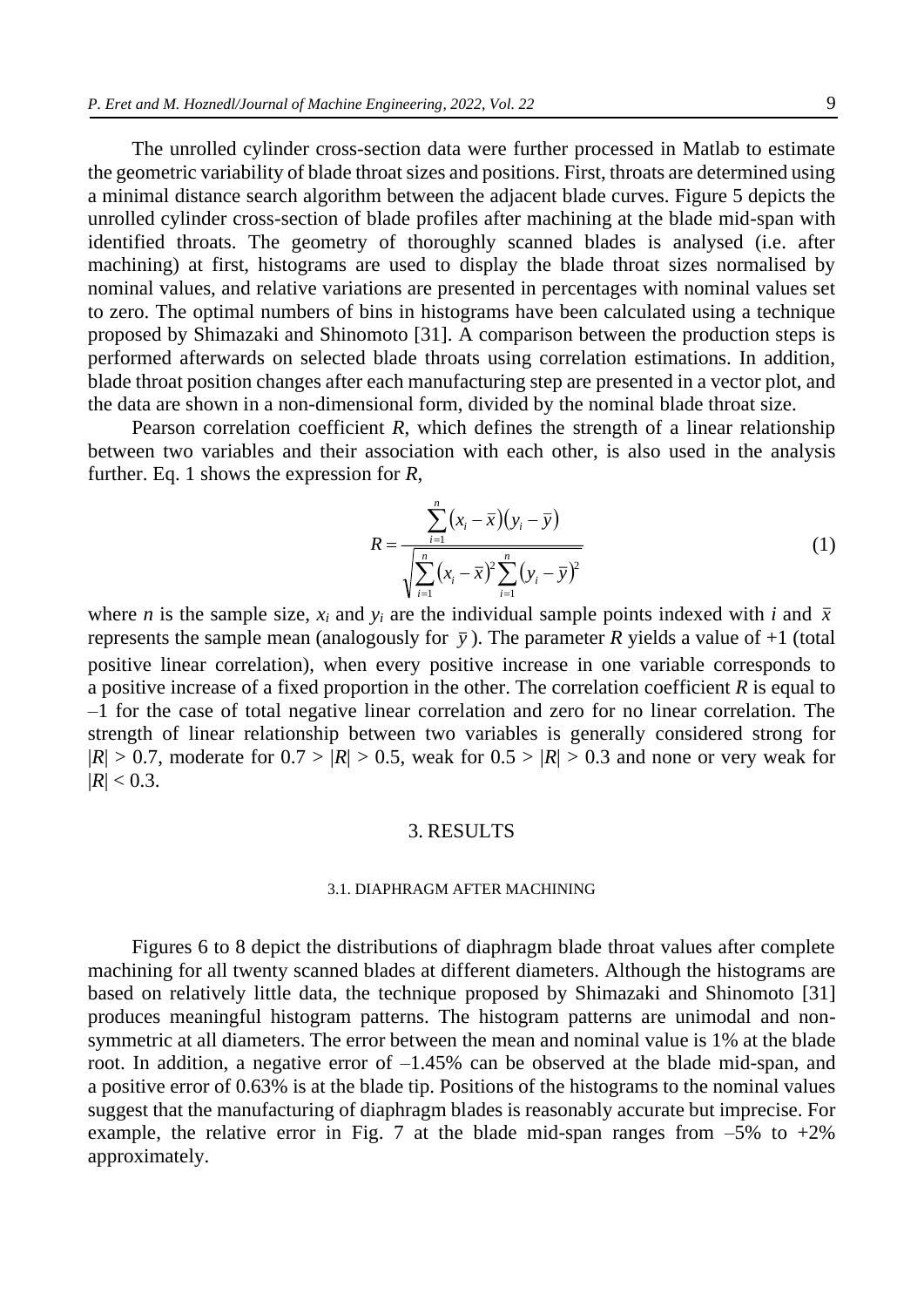





Fig. 7. Histogram of the diaphragm throat after machining at the blade mid-span: mean (**···**) and nominal (**- - -**)



Fig. 8. Histogram of the diaphragm throat after machining at the blade tip: mean (**···**) and nominal (**- - -**)

Figure 9 shows the data for a relation between the throat size at the blade mid-span and the blade tip. It is expected that an increase in throat size at the blade mid-span will strongly correlate with an increase in the throat size at the blade tip. The scatter plot includes linear regression, and the analysis is completed by estimating the Pearson correlation coefficient *R*. It was found that the throat sizes at the blade mid-span and the blade tip have a nearly total positive correlation  $R = 0.94$ . Figure 10 depicts the scatter plot of a relation between the throat size at the blade root and the throat size at the blade mid-span. Outliers have an enormous impact on the conventional measure of correlation and reduce the value of *R*, see example in [32]. The analysis revealed a positive correlation  $R = 0.75$  for the throat size at the blade root and the blade mid-span. Manufacturing errors cause the reduction of the correlation strength due to the deformations in the circumference weld around the blade root. The welding influence on the blade throat size is fully captured in the associated unrolled cylinder crosssection. In contrast, unrolled cylinder cross-section at the blade tip can describe the welding effect only at the leading edge, as the blade length increases towards the trailing edge, and no influence of the welding on the blade throat size is observed.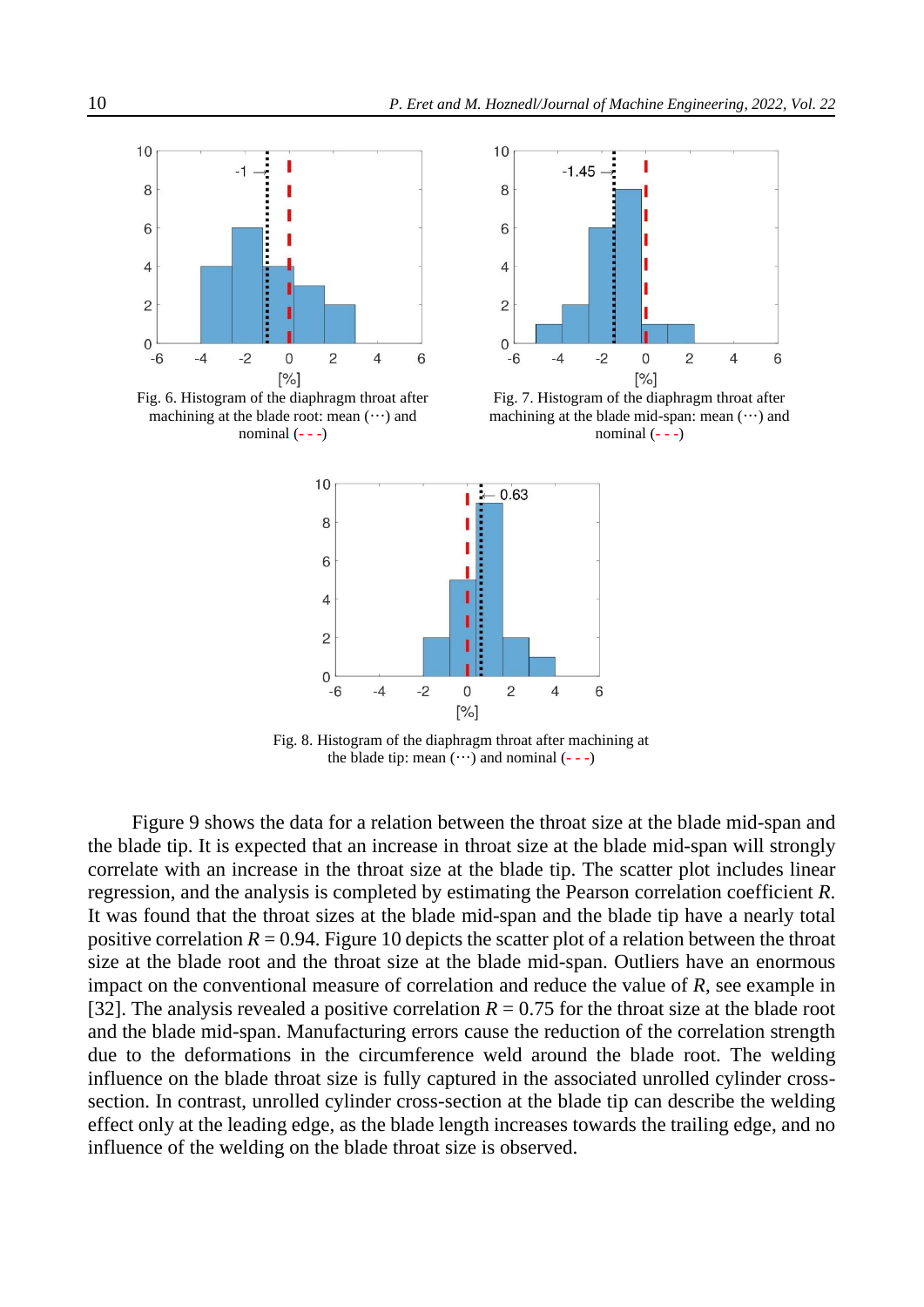

Figure 11 compares the actual and nominal unrolled cylinder cross-sections with blade profiles and throats at the blade mid-span after machining. The plot clearly illustrates the upstream shifts of some blade throat positions, resulting in a non-uniform distribution of steam flow as the converging blade channels with a steady acceleration of the flow up to the throat change into the converging-diverging blade channels. Figures 12 to 14 depict the vector plots of blade throat centre shifts after machining at different diameters. The data are shown in a non-dimensional form, divided by the nominal blade throat size (*thnom*). No throat can be found in the design position, and most of the blade throats are shifted upstream of the nominal blade throat position. Table 1 summarises the upstream and downstream blade throat centre shifts. The magnitudes of upstream blade throat dislocations are major; in one case, the distance is over 30% of the nominal blade throat size. Figure 15 shows the relative magnitude of the blade throat shift *d/thnom* at the blade mid-span, and blade throat #7 has a value of 34%. In addition, the dissimilarities in the blade throat positions might negatively affect the essential function of diaphragm blading. Therefore, further study using CFD is recommended.



Fig. 11. Actual and nominal unrolled cylinder cross-sections with blade profiles and throats at the blade mid-span after machining: actual () and nominal (**- - -**)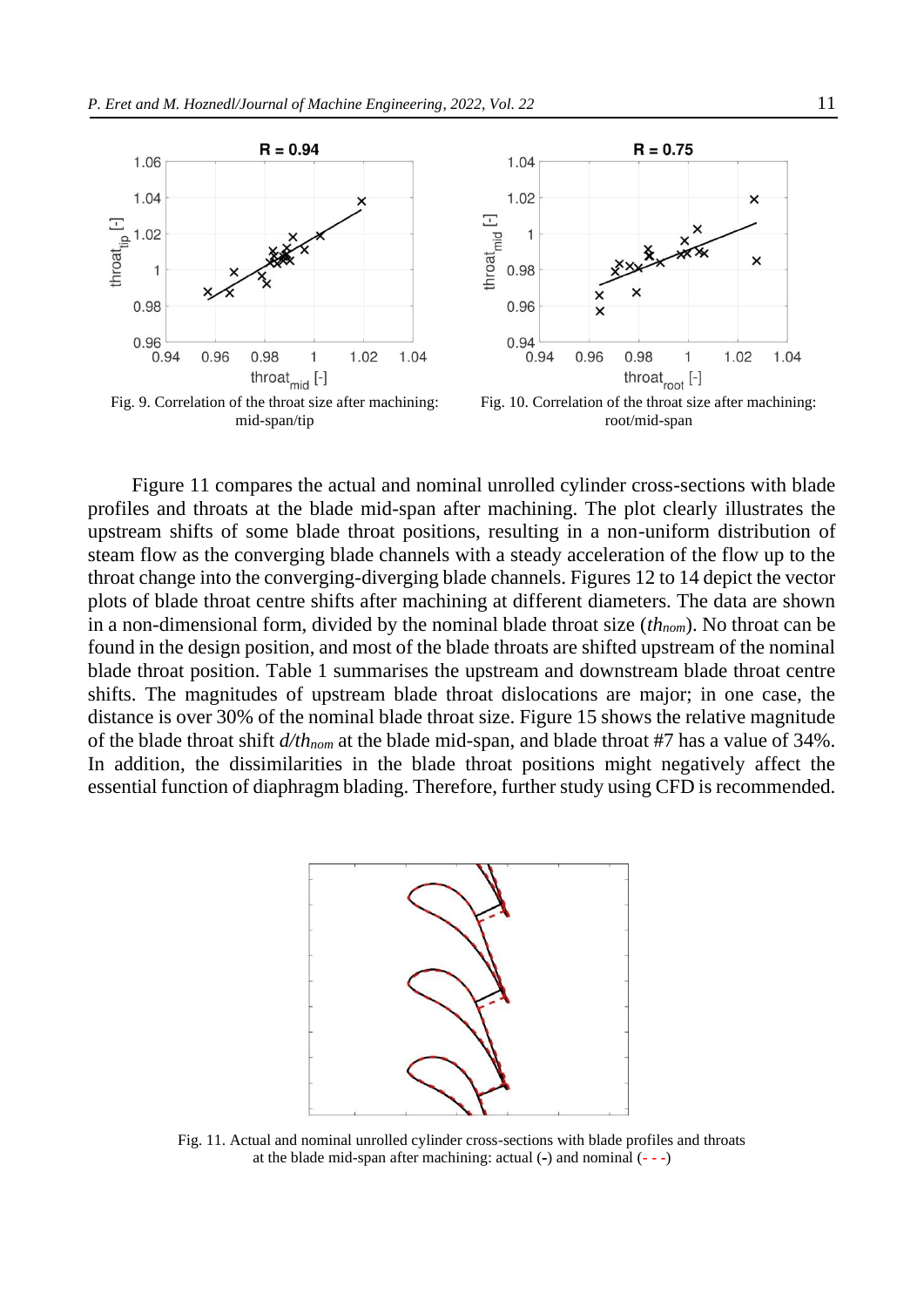



Fig. 12. Blade throat centre shift after machining at the blade root: (**- - -**) position of nominal throat

Fig. 13. Blade throat centre shift after machining at the blade mid-span: (**- - -**) position of nominal throat



Fig. 14. Blade throat centre shift after machining at the blade tip: (**- - -**) position of nominal throat

Table 1. Count of blade throat centre shifts after machining

| Blade diameter | Upstream | Downstream |
|----------------|----------|------------|
| root           |          |            |
| mid-span       |          |            |
|                |          |            |



Fig. 15. Bar plot of the relative magnitude of blade throat shift after machining at the blade mid-span, respecting upstream or downstream position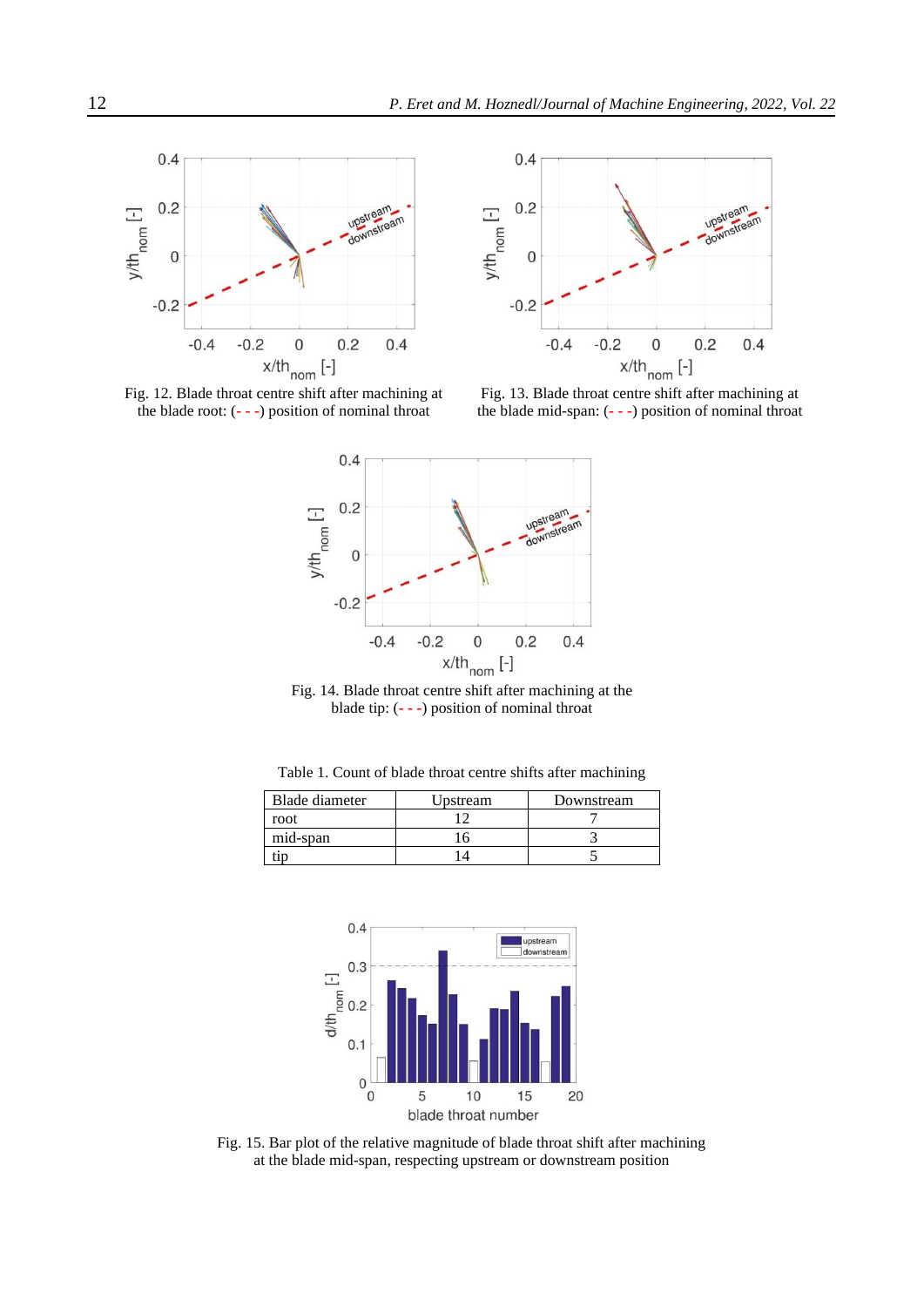## 3.2. COMPARISON BETWEEN THE PRODUCTION STEPS

As explained previously, the production steps were compared using 13 blade throats at the root diameter and 14 blade throats at the blade mid-span and the blade tip. The analysis outputs are summarised in Fig. 16, where the line plots of blade throat mean values at three different diameters for both manufacturing processes are depicted. A scatter in the data is demonstrated using the vertical error bars based on standard deviations. A drop in the data suggests that the machining has systematically affected the blade throat size at all diameters. The overall discrepancy between the actual and nominal geometry has deteriorated. The mean value of the relative error for the three diameters is 0.43% after welding and −0.61% after machining. Figure 17 shows the data for a relation between the throat size after welding and the blade throat size after machining at the different diameters. None or very weak relationships can be seen in the scattered data, and this is confirmed by the evaluation of the correlation coefficient, which yields  $R = 0.31$  at the blade root,  $R = -0.13$  at the blade midspan, and  $R = 0.16$  at the blade tip, respectively. Therefore, each manufacturing step has a different impact on the diaphragm geometry. This finding confirms the need to perform numerous inspections in each step of the diaphragm manufacturing process.



Fig. 16. Line plots of blade throat mean values with error bars



Fig. 18. Vector plot of blade throat centre position change between the production steps at the blade root: (**- - -**) position of nominal throat



Fig. 17. Correlation of the throat size after welding and after machining



Fig. 19. Vector plot of blade throat centre position change between the production steps at the blade mid-span: (**- - -**) position of nominal throat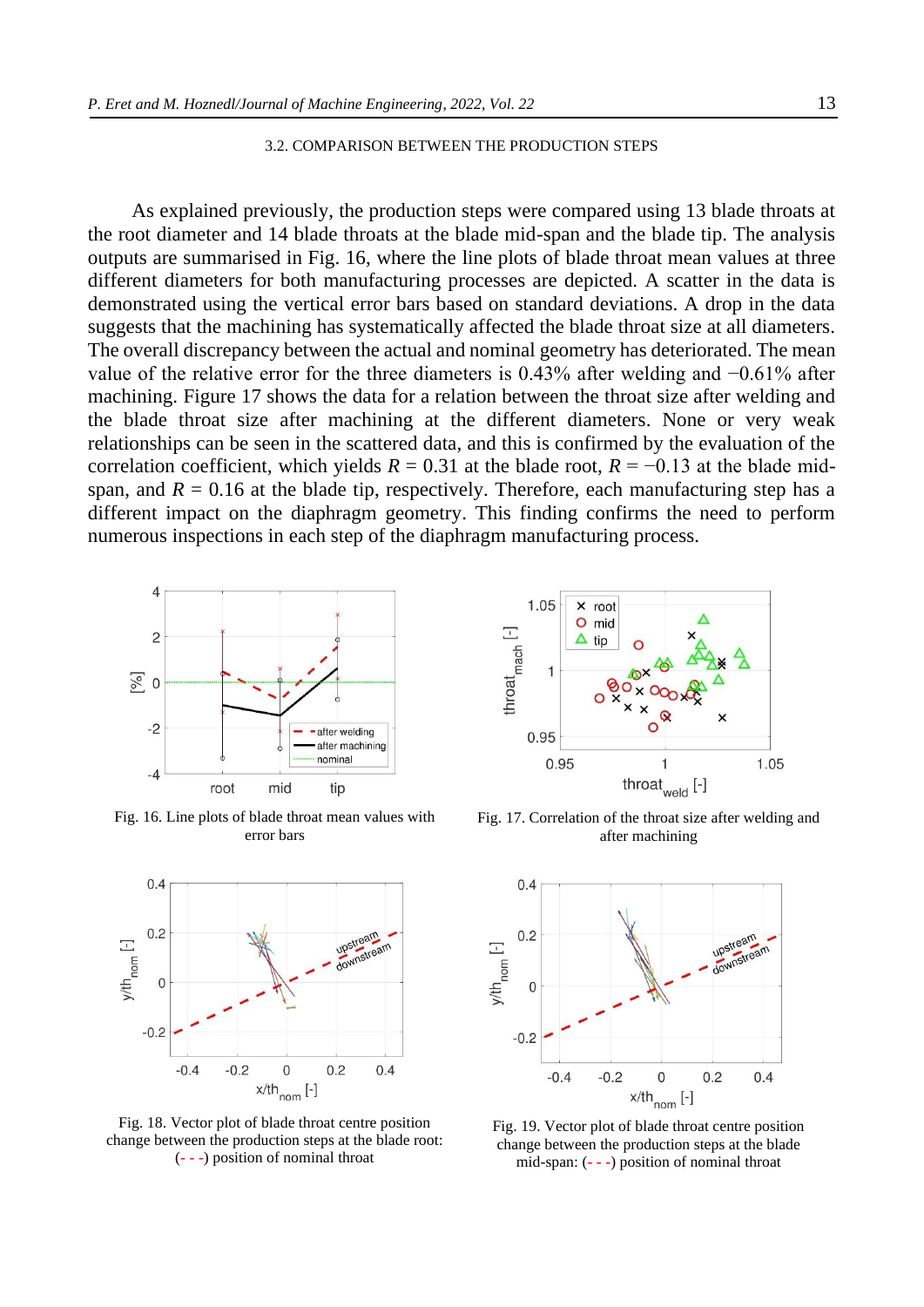The analysis showed that, between the two manufacturing processes, several actual blade throats have entirely switched positions from an upstream to a downstream location (with respect to the nominal blade throat position) and vice versa. There are three such blade throats at the blade root, six at the blade mid-span, and five at the blade tip, as shown using the vector plots in Figs 18 to 20. They can be associated with the magnitude of the relative blade throat centre shift  $d / t h_{nom} \ge 20\%$ , as depicted in Figures 21 to 23. The switchover can be best manifested using blade throat #1 at the tip diameter, where the downstream blade throat centre shift is nearly 40% of the nominal blade throat size. Other significant blade throat dislocations ( $\geq 30\%$ ) can be observed on blade throats #2 & #7 at the blade root and #12 & #13 at the blade tip. After each manufacturing step, only a few blade throats are approximately at the same positions. Blade throats  $#2 \& #5$  at the tip diameter have a minor position change, and the relative magnitude of the blade throat centre is up to 2% of the nominal blade throat size. Blade throats #5 & #12 at the blade root diameter, #3 at the blade mid-span and #10 at the blade tip have the relative magnitude of blade throat centre shift up to 5% of the nominal blade throat size. Thus, the overall view of Figs 21 to 23 shows that machining has irregularly affected the blade throats. This finding, together with the previous results, suggests applying more measures for the higher accuracy of blade geometry in technological processes of diaphragm manufacturing.



Fig. 20. Vector plot of blade throat centre position change between the production steps at the blade tip: (**- - -**) position of nominal throat



 $0.4$  $0.3$  $d/th_{nom}$  [-]  $0.2$  $0.1$  $\Omega$ 3 5  $\overline{7}$ 9  $11$  $14$ blade throat number

Fig. 21. Bar plot of the relative magnitude of blade throat centre shift between the production steps at the blade root, not respecting upstream or downstream position

Fig. 22. Bar plot of the relative magnitude of blade throat centre shift between the production steps at the blade mid-span, not respecting upstream or downstream position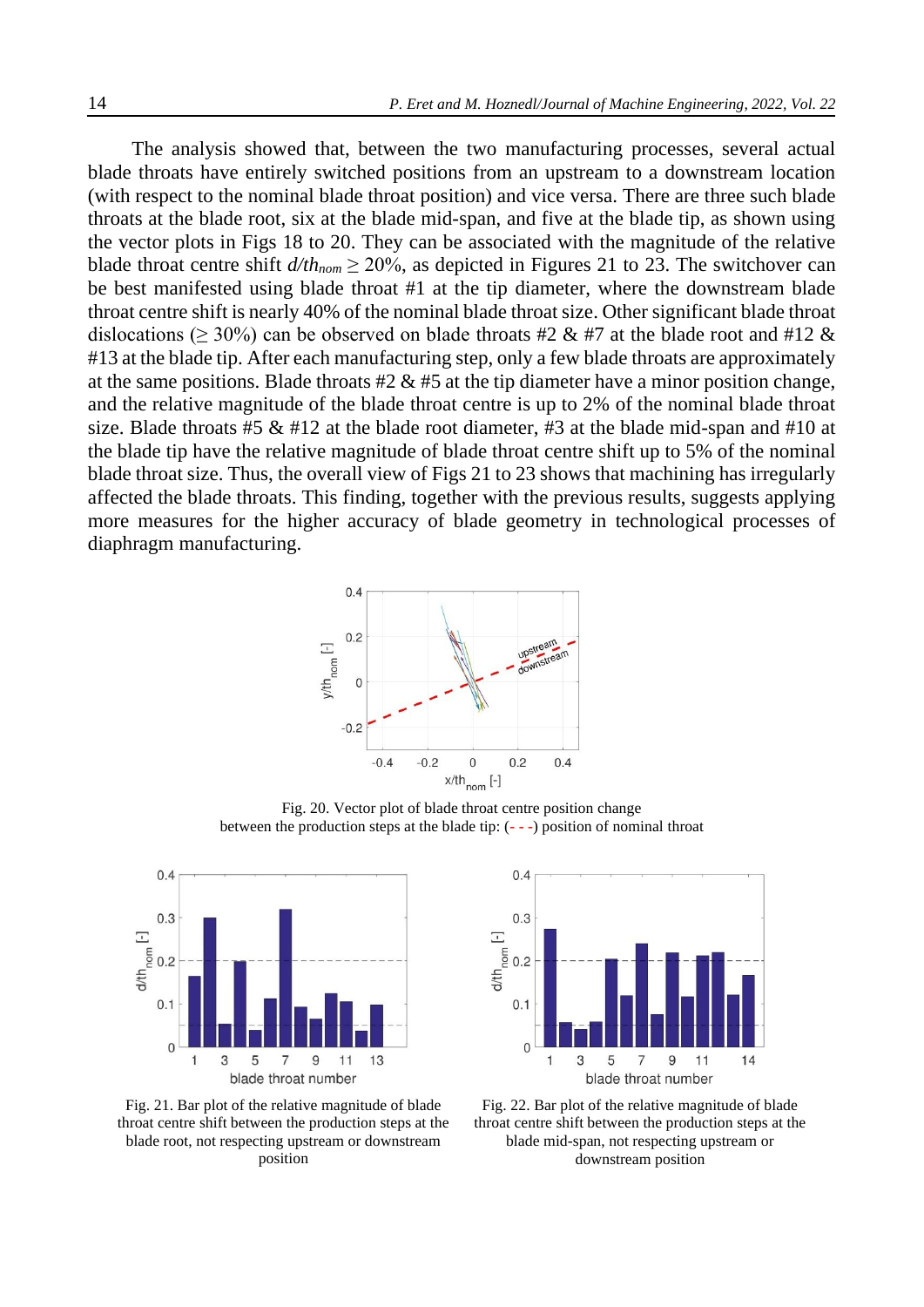

Fig. 23. Bar plot of the relative magnitude of blade throat centre shift between the production steps at the blade tip, not respecting upstream or downstream position

## 4. CONCLUSION

The effect of two manufacturing processes on the blade throat size and position in a steam turbine diaphragm has been investigated. Digitalised geometries of the upper half of the nozzle diaphragm after complete welding and after machining were used to evaluate the blade throat sizes and positions using unrolled cylinder cross-sections at three different diameters - near blade root, mid-span and blade tip and compared to the nominal geometry. The geometric errors of blade throat size were estimated, and different mean values were observed for welding and machining. The obtained data seem reasonably accurate but not precise, and the mean values suggested that the machining has systematically and negatively affected the overall agreement between the actual and nominal geometry. None or very weak relationships in the blade throat size have been observed between the two manufacturing steps. The analysis also pointed out the dislocations of actual blade throats to the nominal blade throat position. The vast majority of the blade throats were shifted upstream of the nominal blade throat, and the magnitudes of these dislocations were large. In one case, the distance was over 30% of the nominal blade throat size. These dissimilarities in the blade throat positions might negatively affect the essential function of diaphragm blading, and a further CFD study was recommended. Moreover, after machining, some actual blade throats have completely switched position from an upstream to a downstream location to the nominal blade position and vice versa, and it was shown that the machining process had affected the blade throats irregularly. The results indicated significant geometric changes between the two fabrication steps, and it was suggested to apply more measures for the higher accuracy of blade geometry in technological processes of diaphragm manufacturing.

### ACKNOWLEDGEMENTS

*This study was financially supported by the Ministry of Education, Youth and Sports of the Czech Republic under grant agreement No. CZ.02.1.01/0.0/0.0/16 026/0008389. The authors also thank Doosan Skoda Power for the permission to publish this paper and the 3D Scanning and Reverse Engineering Team of Doosan Skoda Power for providing the data.*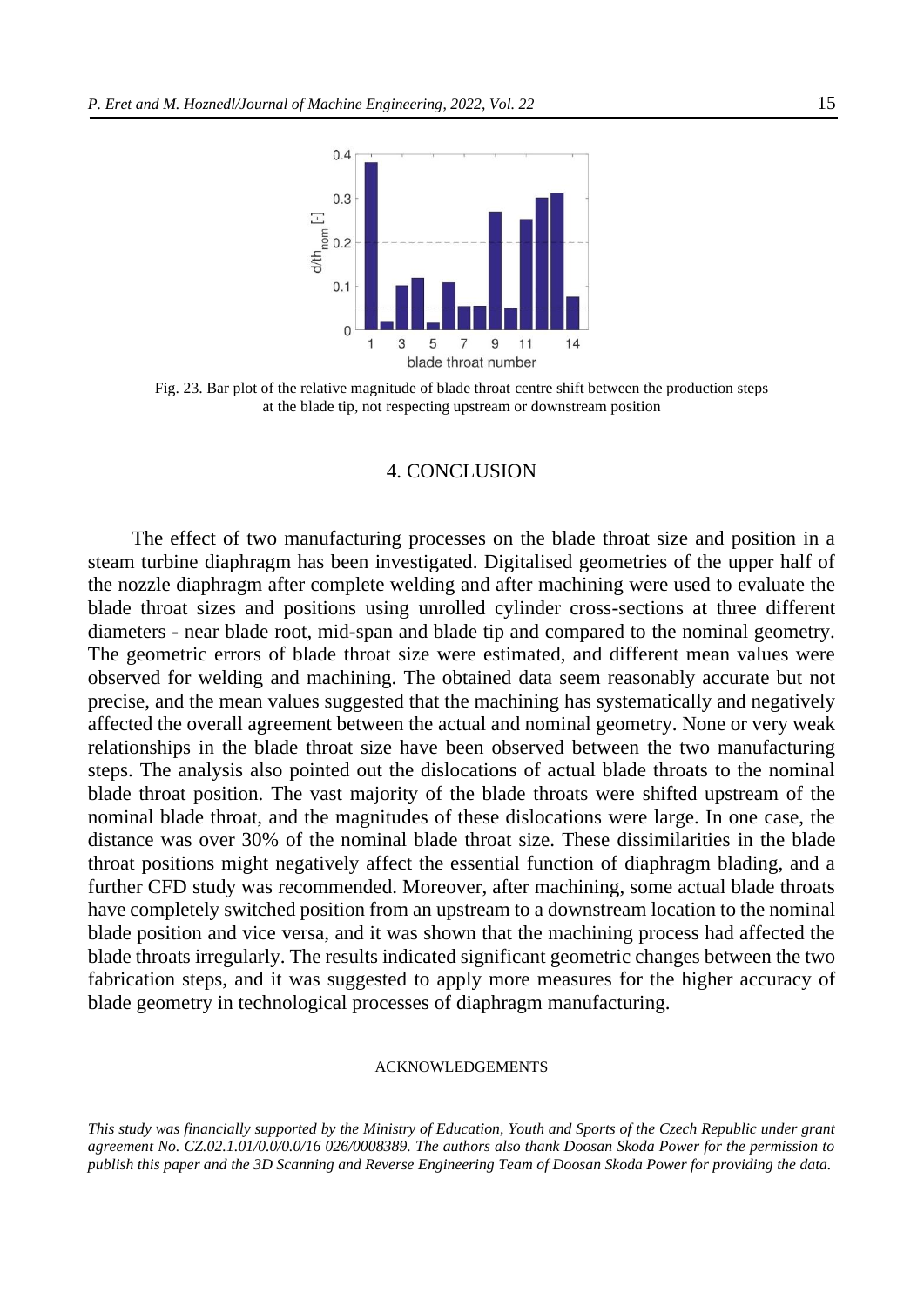#### REFERENCES

- [1] KOBER T., SCHIFFER H.W, DENSING M., et al., *2019, Global Energy Perspectives to 2060 – WEC's World Energy Scenarios*, Energy Strategy Reviews, 2020, 31, 100523.
- [2] BROOK B.W., ALONSO A., MENELEY D.A., et al., 2014, *Why Nuclear Energy is sustainable and Has to be Part of the Energy Mix*, Sustainable Materials and Technologies, 1/2, 8–16.
- [3] MO J., CUI L., DUAN H., 2021, *Quantifying the Implied Risk for Newly-Built Coal Plant to Become Stranded Asset by Carbon Pricing*, Energy Economic, 99, 105286.
- [4] IEA., World Energy Outlook 2020, 2020, URL [https://www.iea.org/reports/world-energy-outlook-2020.](https://www.iea.org/reports/world-energy-outlook-2020)
- [5] GIELEN D., BOSHELL F., SAYGIN D., et al., 2019, *The Role of Renewable Energy in the Global Energy Transformation*, Energy Strategy Reviews, 24, 38–50.
- [6] FUNAHASHI N., 2017, *22 – Steam Turbine Roles and Necessary Technologies for Stabilization of the Electricity Grid in the Renewable Energy Era*, Tanuma T (ed.) Advances in Steam Turbines for Modern Power Plants, Woodhead Publishing,. 521–537, ISBN 978-0-08-100314-5.
- [7] TOPEL M., LAUMERT B., 2018, *Improving Concentrating Solar Power Plant Performance by Increasing Steam Turbine Flexibility at Start-Up*, Solar Energy, 165, 10–18.
- [8] FROEHLICH J., 2019, *Full Steam Ahead*, World Coal, 28/4, 31–34.
- [9] NAWAZ Z., ALI U., 2020, *Techno-Economic Evaluation of Different Operating Scenarios for Indigenous and Imported Coal Blends and Biomass Co-Firing on Supercritical Coal Fired Power Plant Performance*, Energy, 212, 118721.
- [10] CLARK R., ZUCKER N., URPELAINEN J., 2020, *The Future of Coalfired Power Generation in Southeast Asia*, Renewable and Sustainable Energy Reviews, 121, 109650.
- [11] ZHAO Y., WANG C., LIU M., et al. 2018, *Improving Operational Flexibility by Regulating Extraction Steam of High-Pressure Heaters on a 660 MW Supercritical Coal-Fired Power Plant: A Dynamic Simulation*, Applied Energy, 212, 1295–1309.
- [12] RICHTER M., OELJEKLAUS G., GORNER K., 2019, *Improving the Load Flexibility of Coal-Fired Power Plants by the Integration of a Thermal Energy Storage*, Applied Energy, 236, 607–621.
- [13] STEVANOVIC V.D., PETROVIC M.M, MILIVOJEVIC S., et al., 2020, *Upgrade of the Thermal Power Plant Flexibility by the Steam Accumulator*, Energy Conversion and Management, 223, 113271.
- [14] NOWAK G., RUSIN A., ŁUKOWICZ H., et al., 2020, *Improving the Power Unit Operation Flexibility by the Turbine Startup Optimization*. Energy, 198, 117303.
- [15] YAN H., LI X., LIU M., et al., 2020, *Performance Analysis of a Solar-Aided Coal-Fired Power Plant in off-Design Working Conditions and Dynamic Process*, Energy Conversion and Management, 220, 113059.
- [16] WANG Z., LIU M., ZHAO Y., et al., 2020, *Flexibility and Efficiency Enhancement for Double-Reheat Coal-Fired Power Plants by Control Optimization Considering Boiler Heat Storage*, Energy, 201, 117594.
- [17] RUSIN A., NOWAK G., ŁUKOWICZ H., et al., 2021, *Selecting Optimal Conditions for the Turbine Warm and Hot Start-Up*, Energy, 214, 118836.
- [18] GOLINKIN S., LIPSKI M., LUKER J., et al., 2013, *Modernization of Steam Turbine Diaphragms for the Saudi Aramco Gas Plant*, Proceedings of Middle Eastern Turbomachinery Symposium, 7–20 March, Doha, Qatar.
- [19] MCBEAN I., 2017, *16 - Manufacturing Technologies for Key Steam Turbine Parts*, Tanuma T (ed.) Advances in Steam Turbines for Modern Power Plants, Woodhead Publishing, 381–393, ISBN 978-0-08-100314-5.
- [20] TSARYUK A., SKULSKY V., NIMKO M., et al., 2016, *Improvement of the Technology of Welding High-Temperature Diaphragms in Steam Turbine Flow Section*, The Paton Welding Journal, 3, 24–27.
- [21] BERGLUND D., ALBERG H., RUNNEMALM H., 2003, *Simulation of Welding and Stress Relief Heat Treatment of an Aero Engine Component*, Finite Elements in Analysis and Design, 39/9, 865–881.
- [22] BENDEICH P., ALAM N., BRANDT M., et al., 2006, *Residual Stress Measurements in Laser Clad Repaired Low Pressure Turbine Blades for the Power Industry*, Materials Science and Engineering, A 437/1, 70–74.
- [23] BONAKDAR A., MOLAVI-ZARANDI M., CHAMANFAR A., et al., 2017, *Finite Element Modeling of the Electron Beam Welding of Inconel-713LC Gas Turbine Blades*, Journal of Manufacturing Processes, 26, 339–354.
- [24] GARCIA-GARCIA V., CAMACHO-ARRIAGA J., REYES-CALDERON F., et al., 2018, *Fluid Structure Interaction Modeling of Expansion Contraction Deformation During Welding in a Spacer-Band-Blade Assembly of a HP Steam Turbine Diaphragm*, Journal of Manufacturing Processes, 33, 203–218.
- [25] TAN L., ZHAO L., ZHAO P., et al., 2020, *Effect of Welding Residual Stress on Operating Stress of Nuclear Turbine Low Pressure Rotor*, Nuclear Engineering and Technology, 5/8, 1862–1870.
- [26] ALCANTAR-MONDRAGON N., REYES-CALDERON F., GARCIA-GARCIA V., et al., 2021, *Effect of PWHT on the Dissolution of δ-Ferrite in the Welded Joint of 12Cr–1Mo Steels for Steam Turbines*, Journal of Materials Research and Technology, 10, 1262–1279.